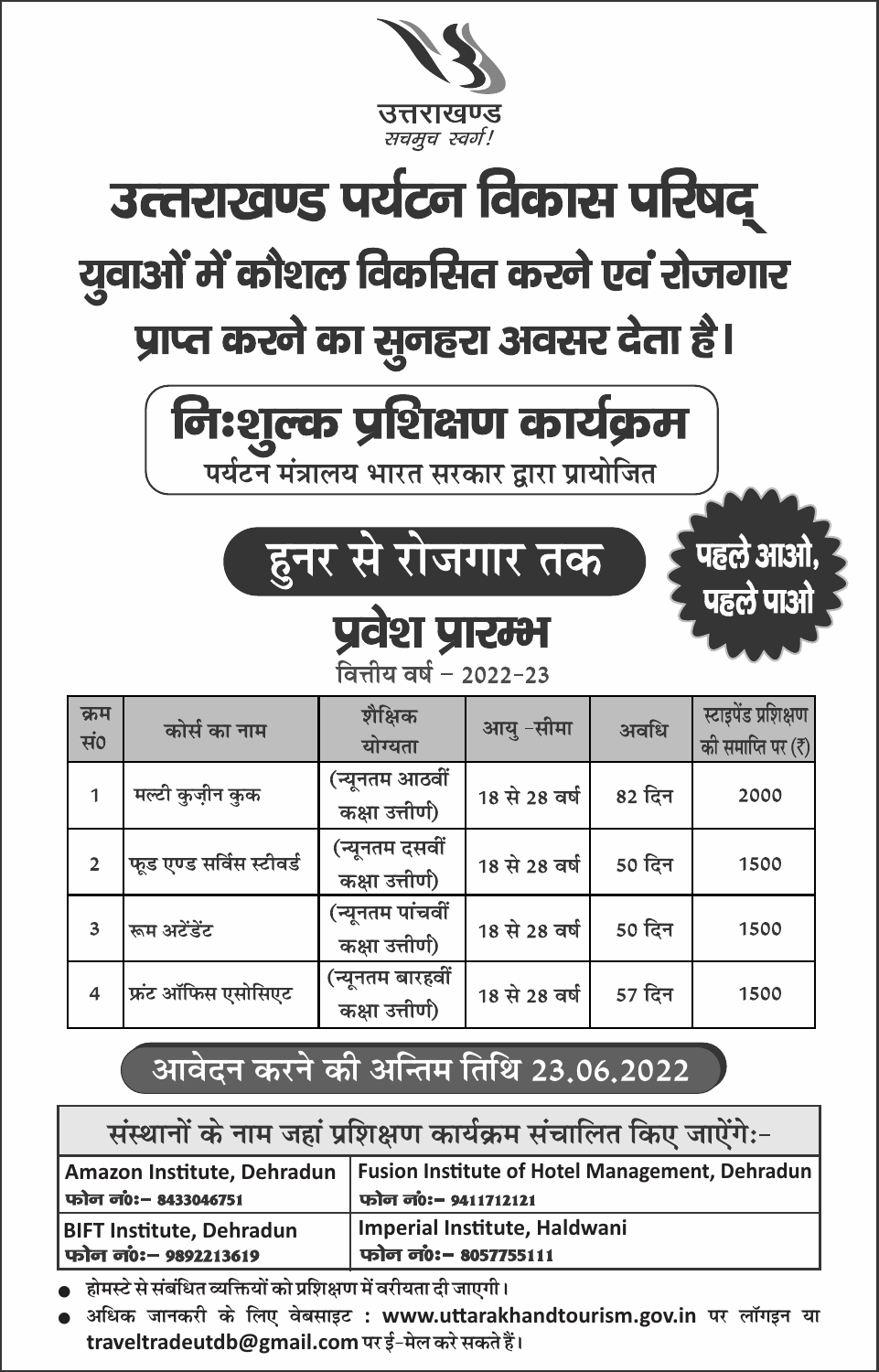#### **GUIDELINES**

#### **"HUNAR SE ROZGAR TAK" PROGRAMME FOR HOSPITALITY COURSES**

Ministry of Tourism under the Scheme of **"Capacity Building for Service Providers"** has decided to provide financial assistance to Govt. sponsored Tourism & Hospitality Institutes, Private Tourism/Hospitality Institutes, State Tourism Development Corporations and State Governments etc. to conduct Skill Development Programmes to be called **"HUNAR SE ROZGAR"**.

The programme is aimed at targeting persons with not much means and in need to acquire skills facilitative to employment.

#### **Four skill development courses in the hospitality trades are as follows:**

- 1. Multi Cuisine Cook,
- 2. Food & Beverage Service Steward,
- 3. Room Attendant and
- 4. Front office Associate

| <b>Name of</b><br><b>Course</b>               | <b>Minimum</b><br><b>Qualifications</b> | <b>Total</b><br><b>Training</b><br><b>Hrs</b> | No. of<br>training hrs | No. of OJT<br>hrs       | <b>Duration of</b><br>training<br>programme |
|-----------------------------------------------|-----------------------------------------|-----------------------------------------------|------------------------|-------------------------|---------------------------------------------|
| <b>Multi</b><br><b>Cuisine</b><br><b>Cook</b> | 8th Class Pass                          | 740 Hours                                     | 500 Hours              | 240 Hours<br><b>OJT</b> | 82 days<br>training<br>excluding OJT        |
| <b>F&amp;B Service</b><br><b>Steward</b>      | 10th Class Pass                         | 540 Hours                                     | 300 Hours              | 240 Hours<br><b>OJT</b> | 50 days<br>training<br>excluding OJT        |
| <b>Room</b><br><b>Attendant</b>               | 5th Class Pass                          | 540 Hours                                     | 300 Hours              | 240 Hours<br>OJT        | 50 days<br>training<br>excluding OJT        |
| <b>Front office</b><br><b>Associate</b>       | 12th Class Pass                         | 580 Hours                                     | 340 Hours              | 240 Hours<br><b>OJT</b> | 57 days<br>training<br>excluding OJT        |

- The Implementing Agencies will publicize the programme by inserting advertisement in the newspapers and also putting it on its respective websites. They will also publicize the programme amongst the Trade Associations, State Tourism Corporations and Vyapaar Mandals through interaction/workshops etc. Talks on TV/Radio channels may also be arranged.
- A class, to begin with, will have a minimum of 20 trainees and a maximum of 30. In case the number of eligible candidates exceeds the requirement of a batch and there is a requirement of additional batches, the Implementing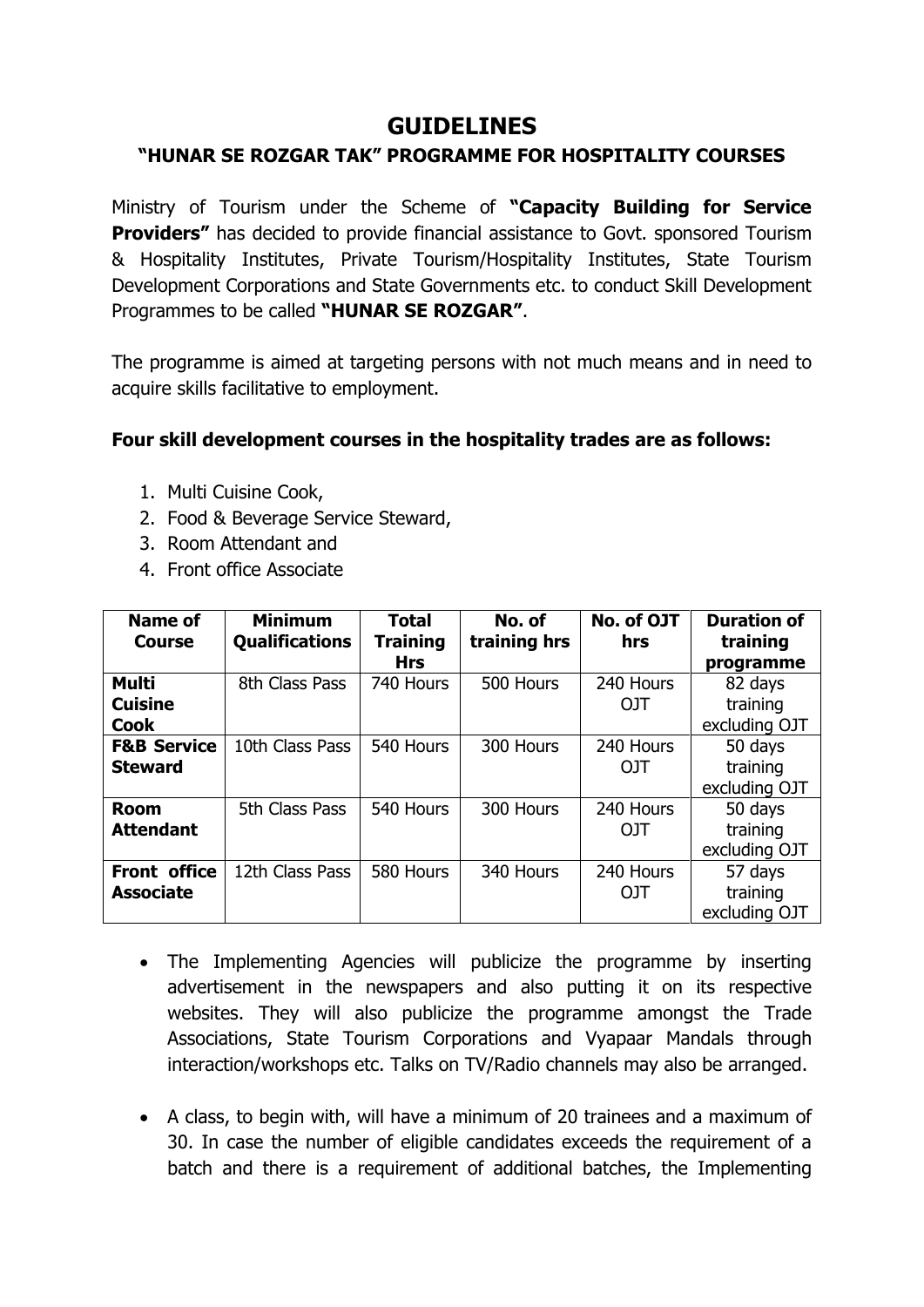Agency will concurrently or in phases run more batches depending on its institutional capacity.

- The Implementing Agency will maintain a register of applications which will also indicate the date of receipt of each. The data relating to intake, selection, batch formation, attendance, assessment & certification and placements will have to be made available by the Implementing Agency on the THIMS (Tourism & Hospitality Institute Management System) portal.
- Each Implementing organisation will upload, on the 10th day and concluding day of the training course, a video clipping/ a clear photograph showing the class with trainees in uniform and with their respective tool kits on the e-mail address of the Programme Monitoring Unit (Skill Development) [\(pmuhsrt@gmail.com\)](mailto:pmuhsrt@gmail.com).
- The trainees with minimum attendance of 80% will only be permitted to appear in the course-end test. The assessment and certification will be done by the respective Implementing Agencies as is being done now with one internal and one external examiner.
- All the trainees trained under a project will be tracked for a period of one year from the date of completion/certification of training with respect to their career progression, retention and other parameters.
- Each candidate would be tracked once every month for a period of one year in case of fresh entrants after she/he completes her/his training. Parameters to be tracked would be as under:-

a) Placement should be within 3 months of completion of training b) Once placed, remuneration/ incremental remuneration per month c) Whether continues to work in the same or higher job role till end of the tracking period (whether with same or different employer) d) If there are periods of unemployment between different jobs, duration of such gaps and reason for leaving earlier job without having a job in hand

 All Implementing Agencies would ensure that after the trainee completes his prescribed hours of OJT, the Job Card/attendance Passbook is verified and duly signed by the competent authority where the OJT is taking place and submitted to the HSRT coordinator of the Implementing Institute.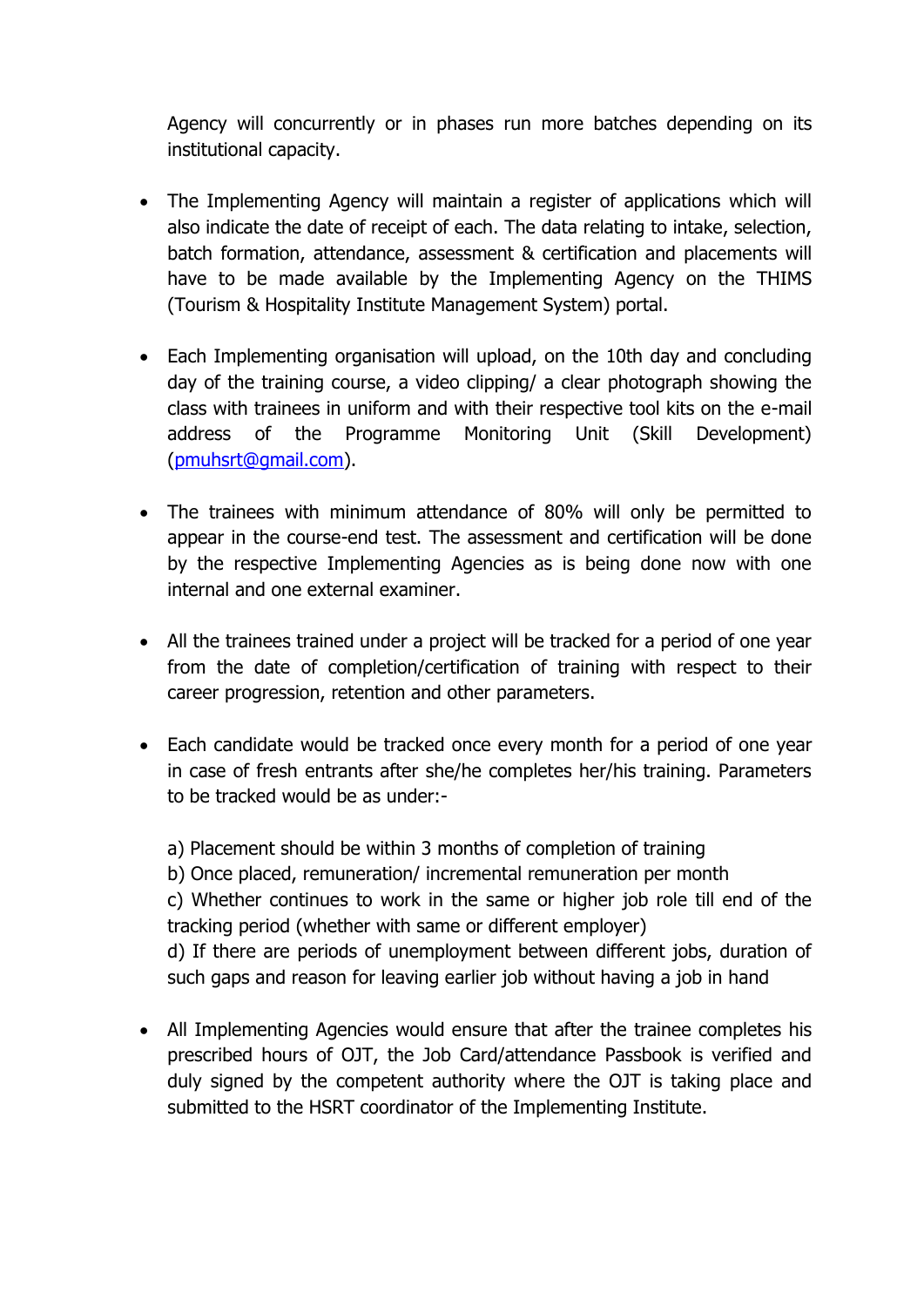- The Certificate of having successfully completed the course would be issued only after the trainee produces proof of having completed the mandated hours of OJT from the respective hotels/organisations.
- After conclusion of the training of a batch, the list of pass-outs shall be uploaded on the Institute's website. The list must indicate the name of each trainee, his/her age, qualification, residential address, telephone and mobile number and employment and salary status.
- The Institutes will also ensure that, at the concluding/valedictory session of each batch of the training programme, a group photograph (comprising the trainees and the Course Instructors) will be taken and kept in record and uploaded on the Institute's website as well.

**Thanks!**